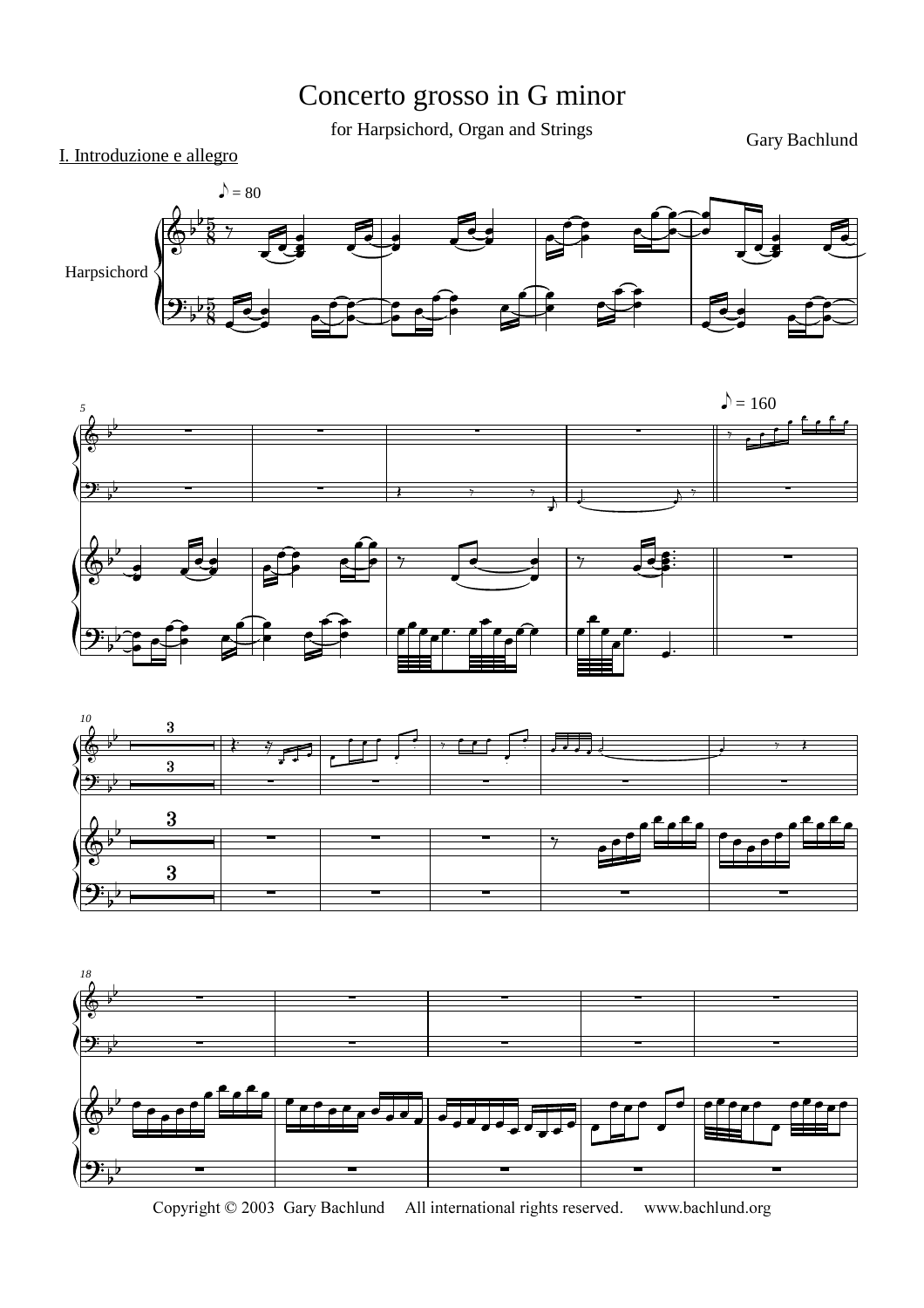











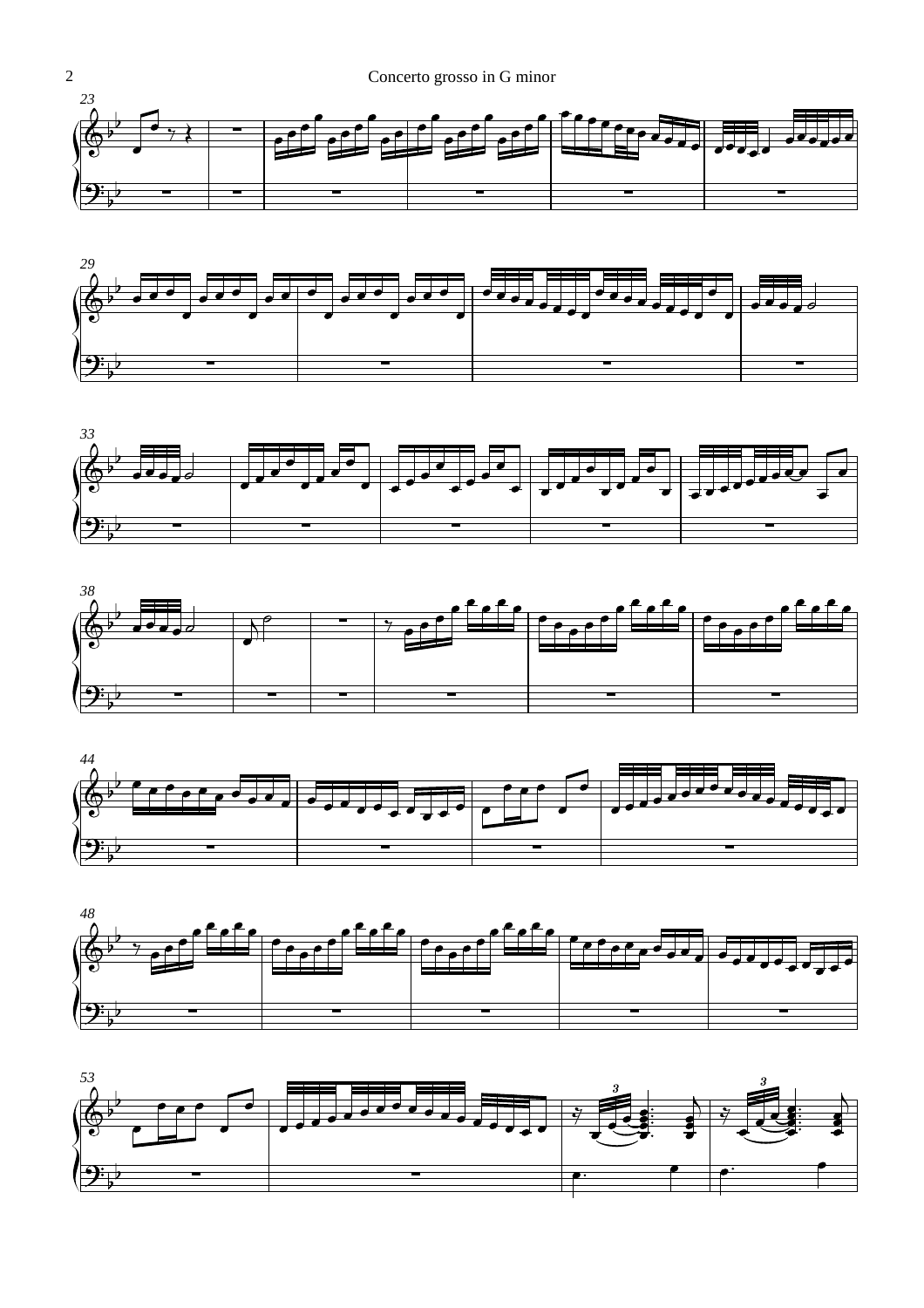











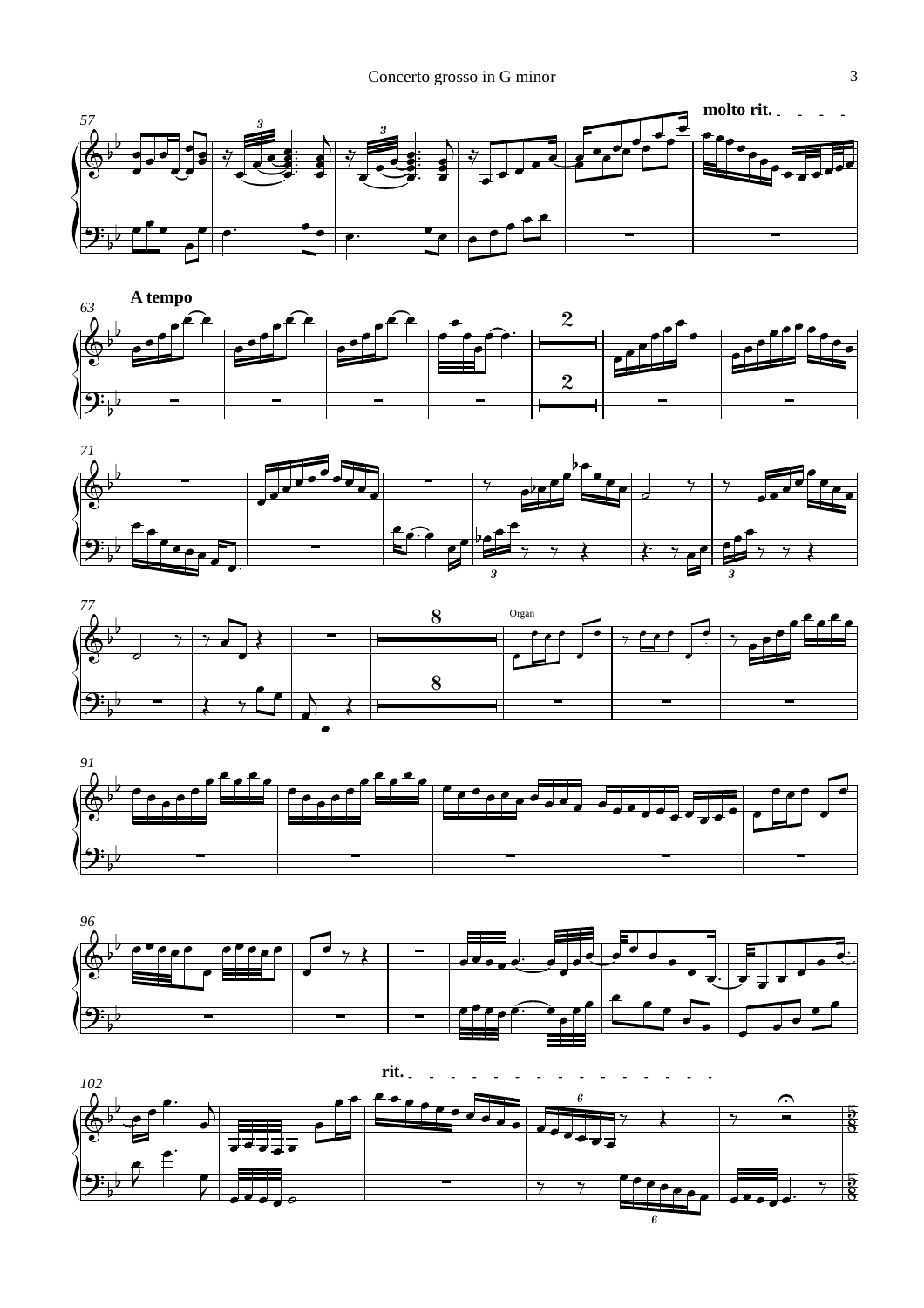## II. Quasi improviso e cantabile





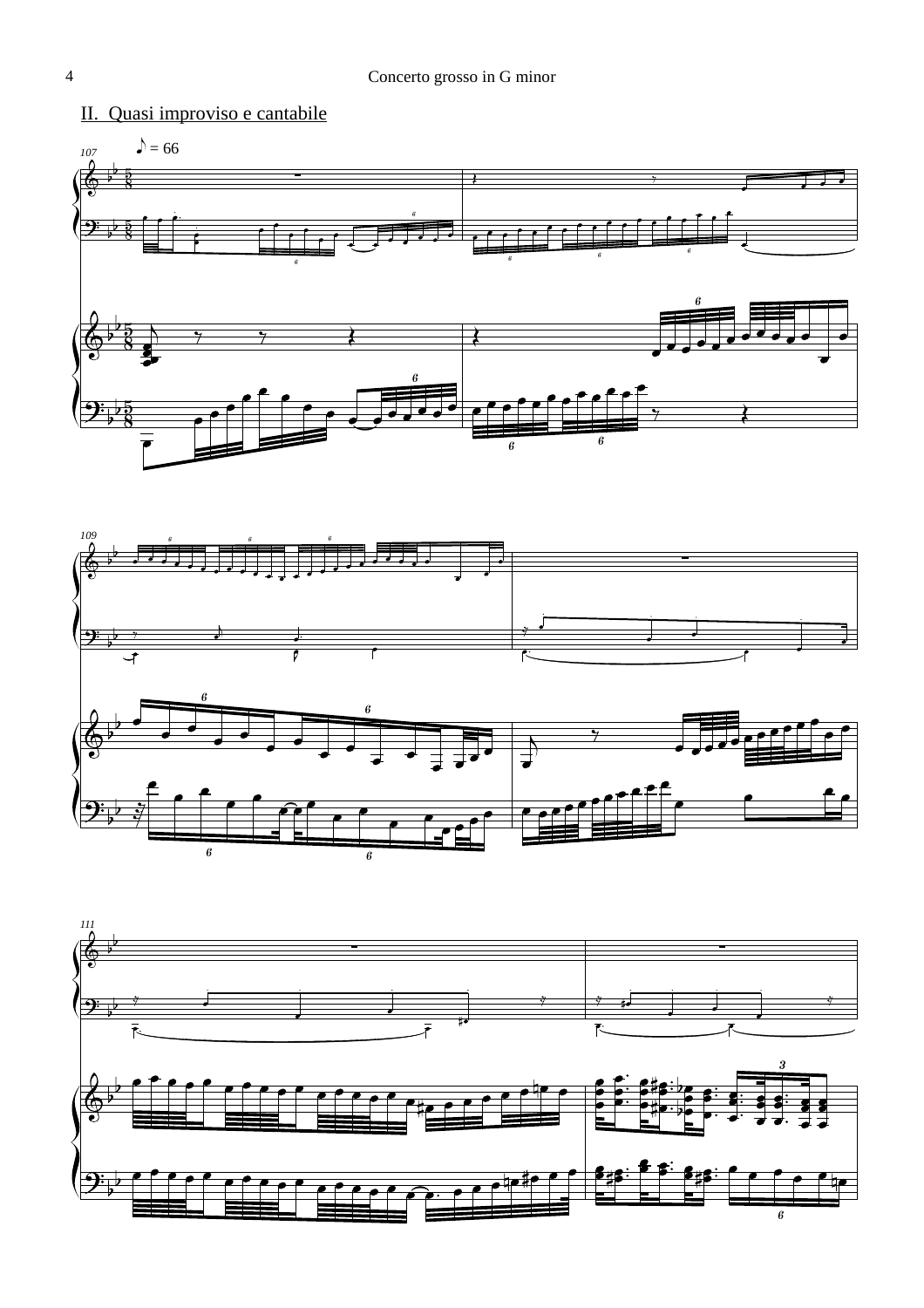

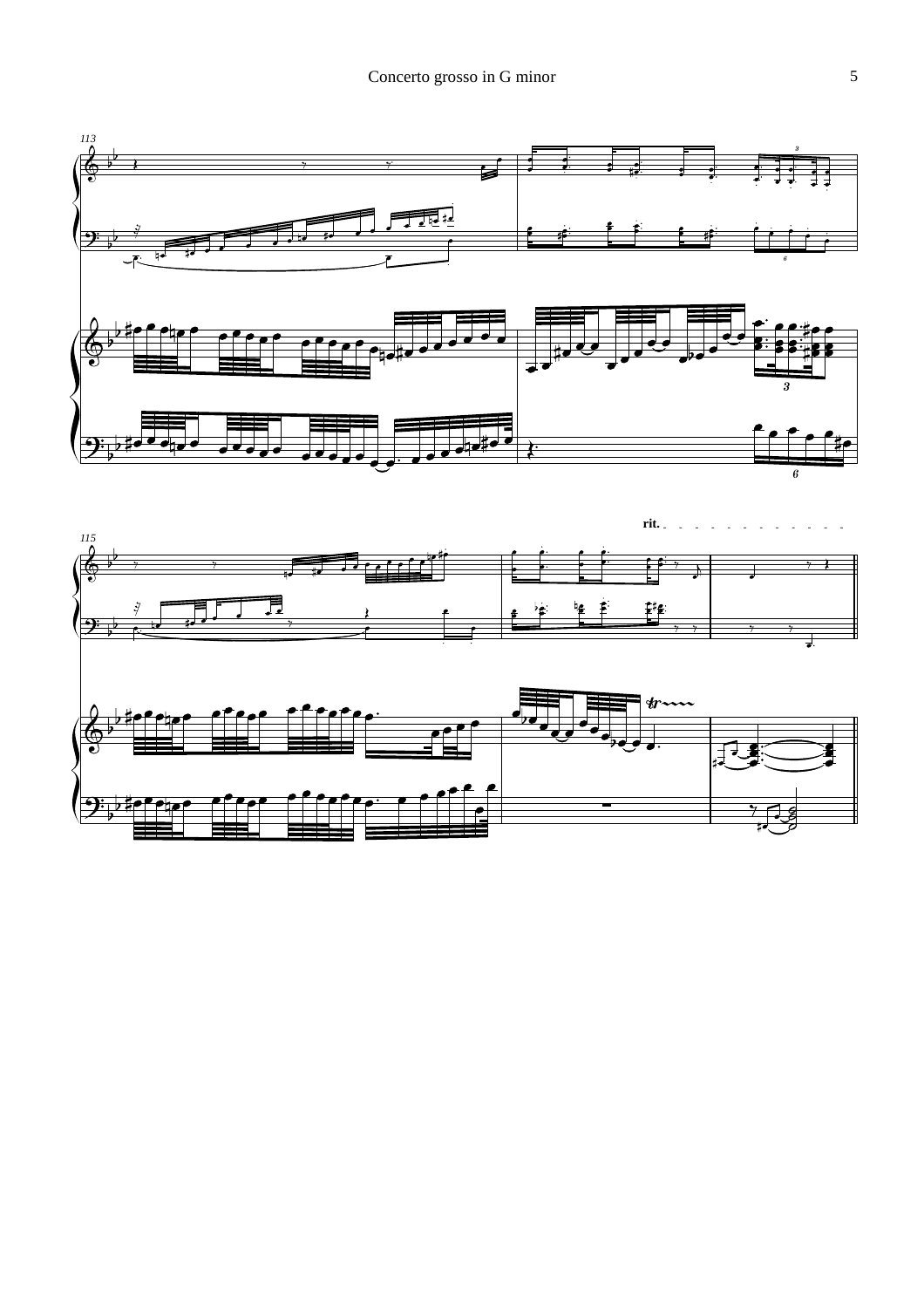







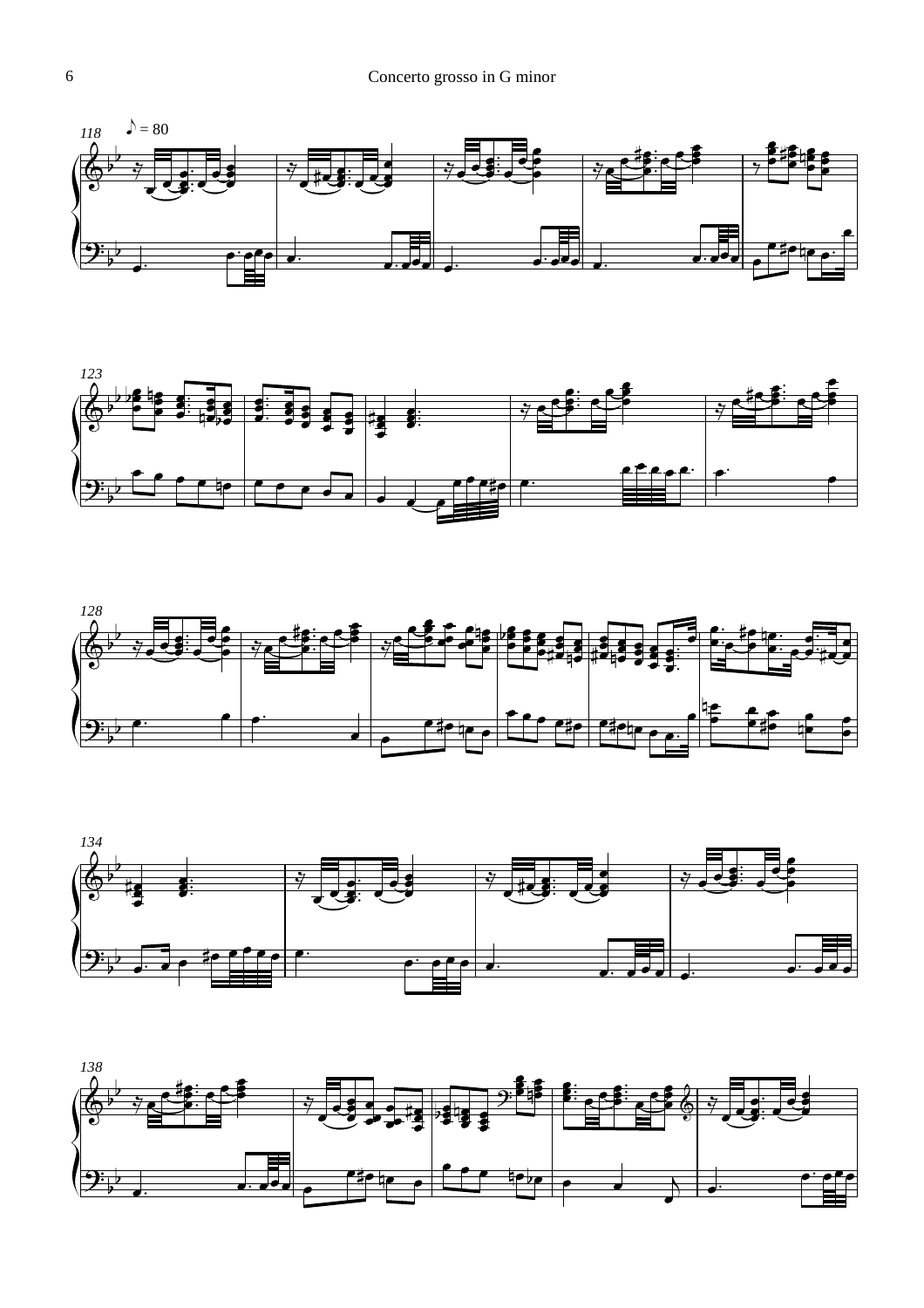









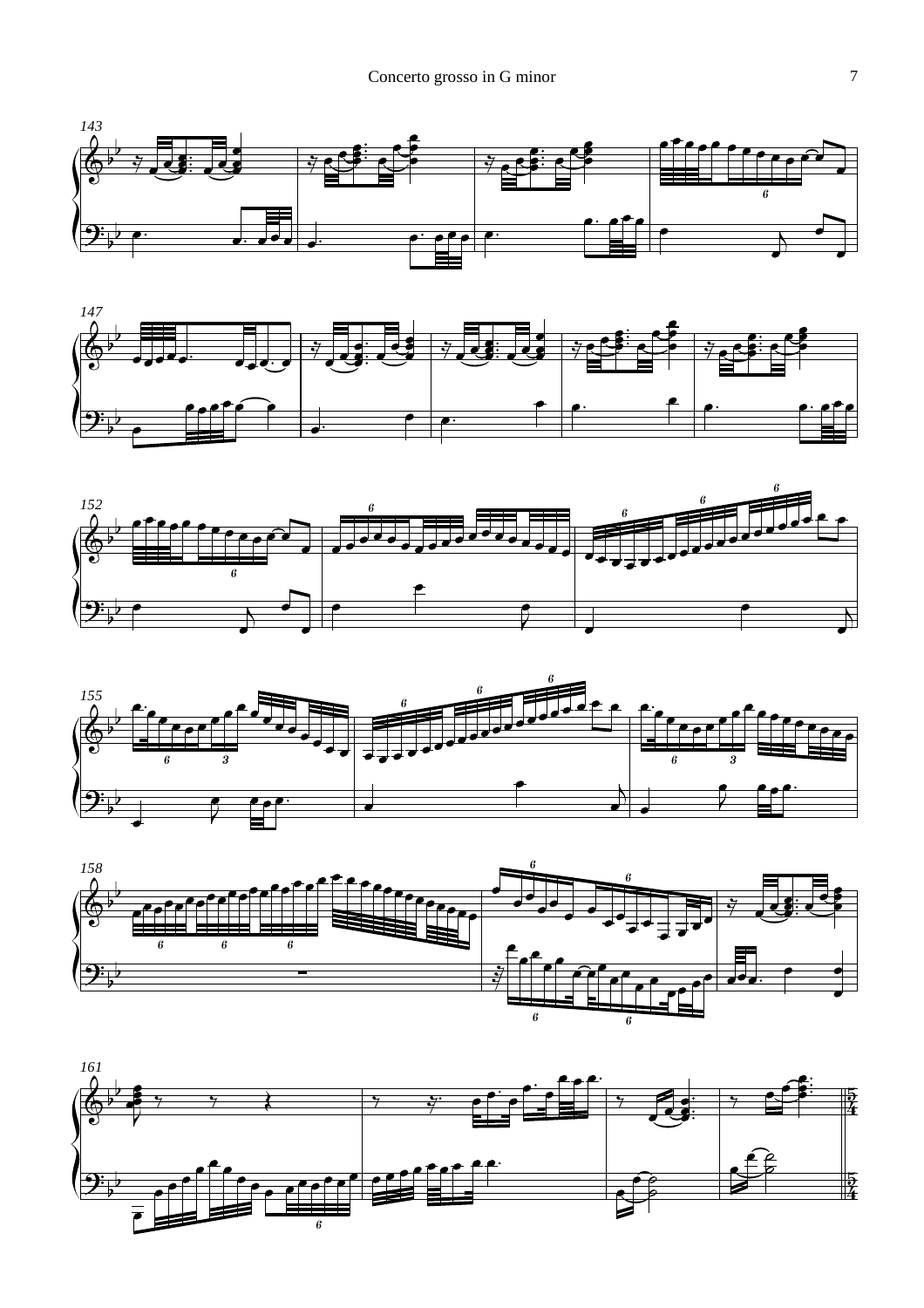







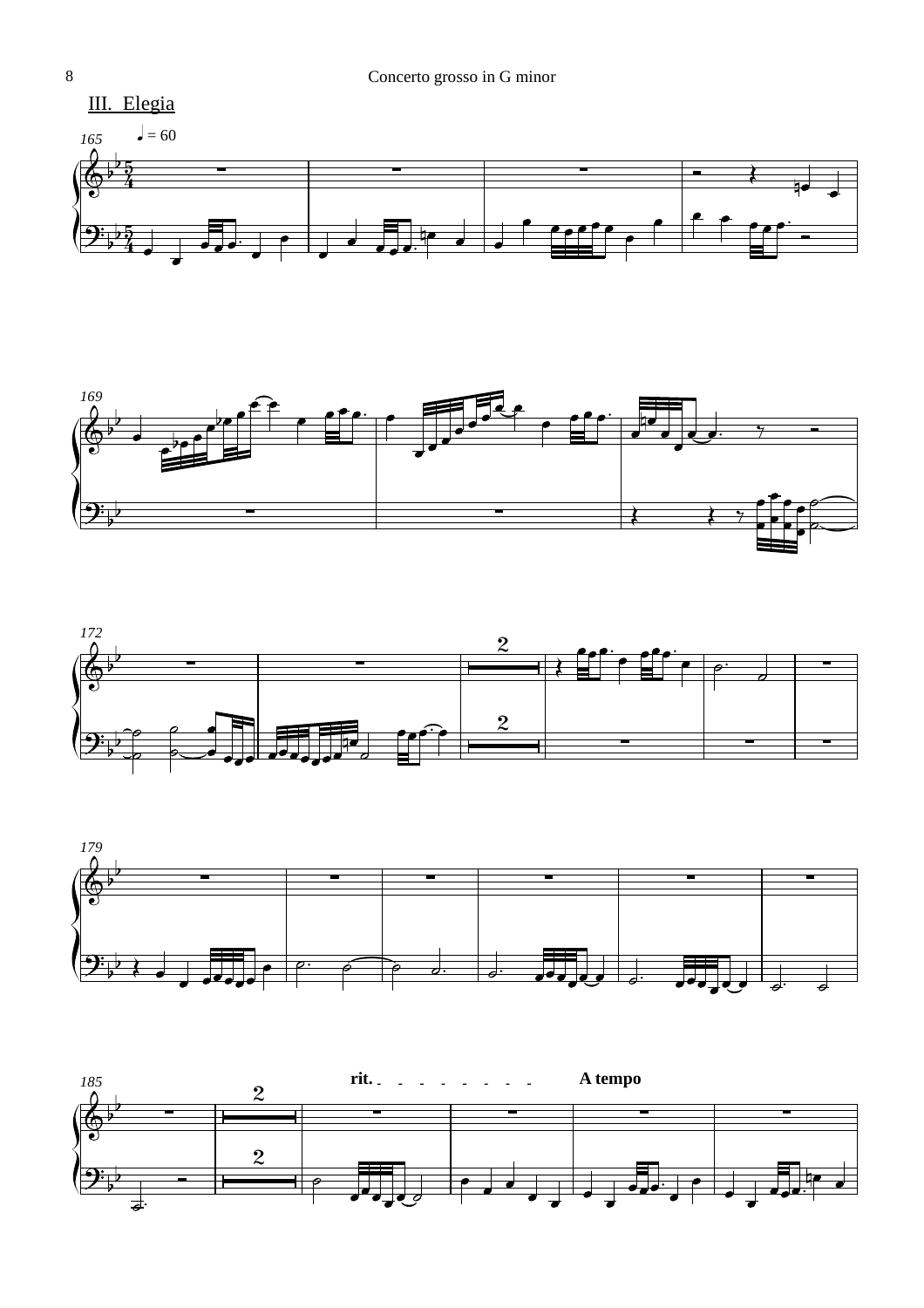







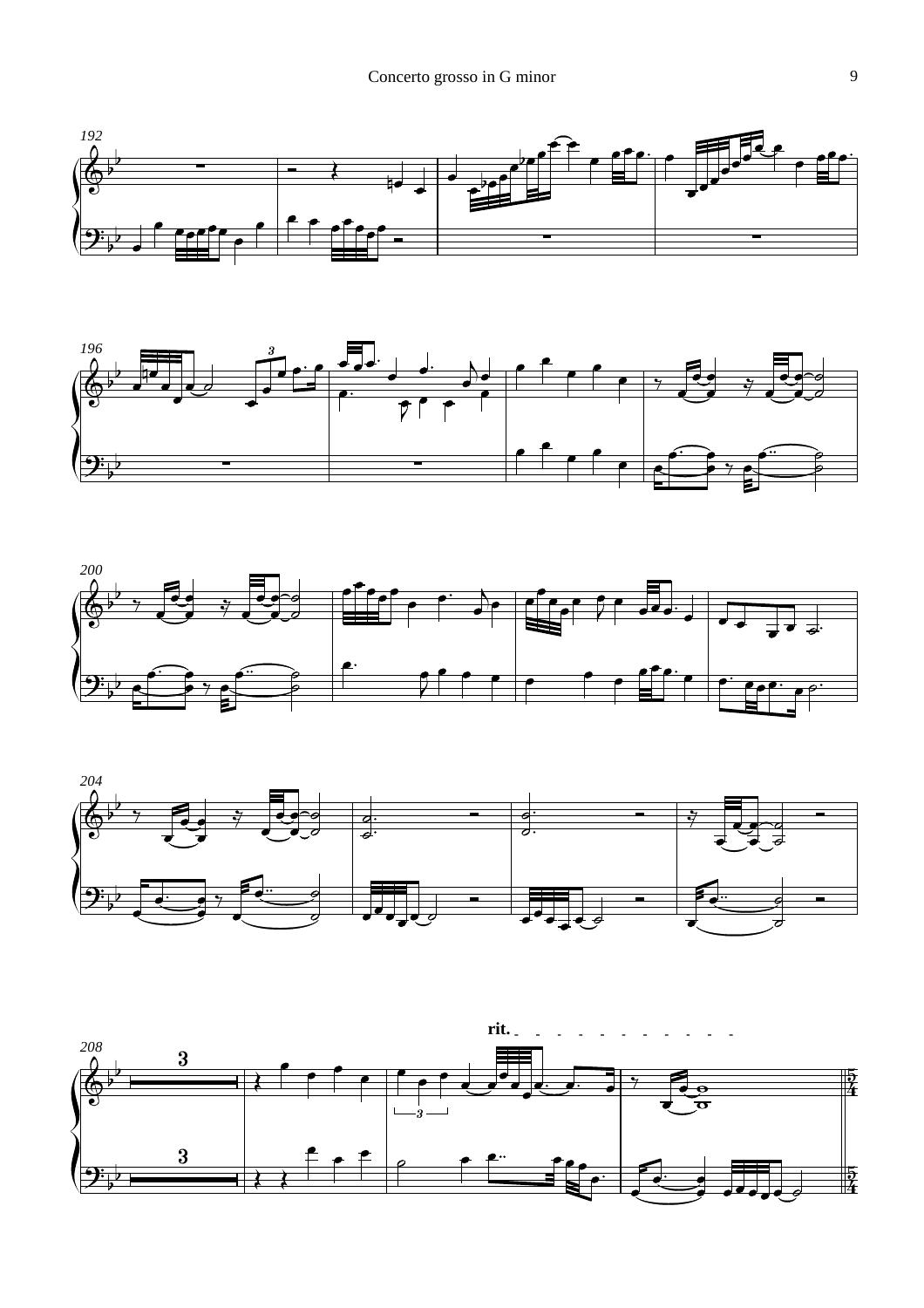









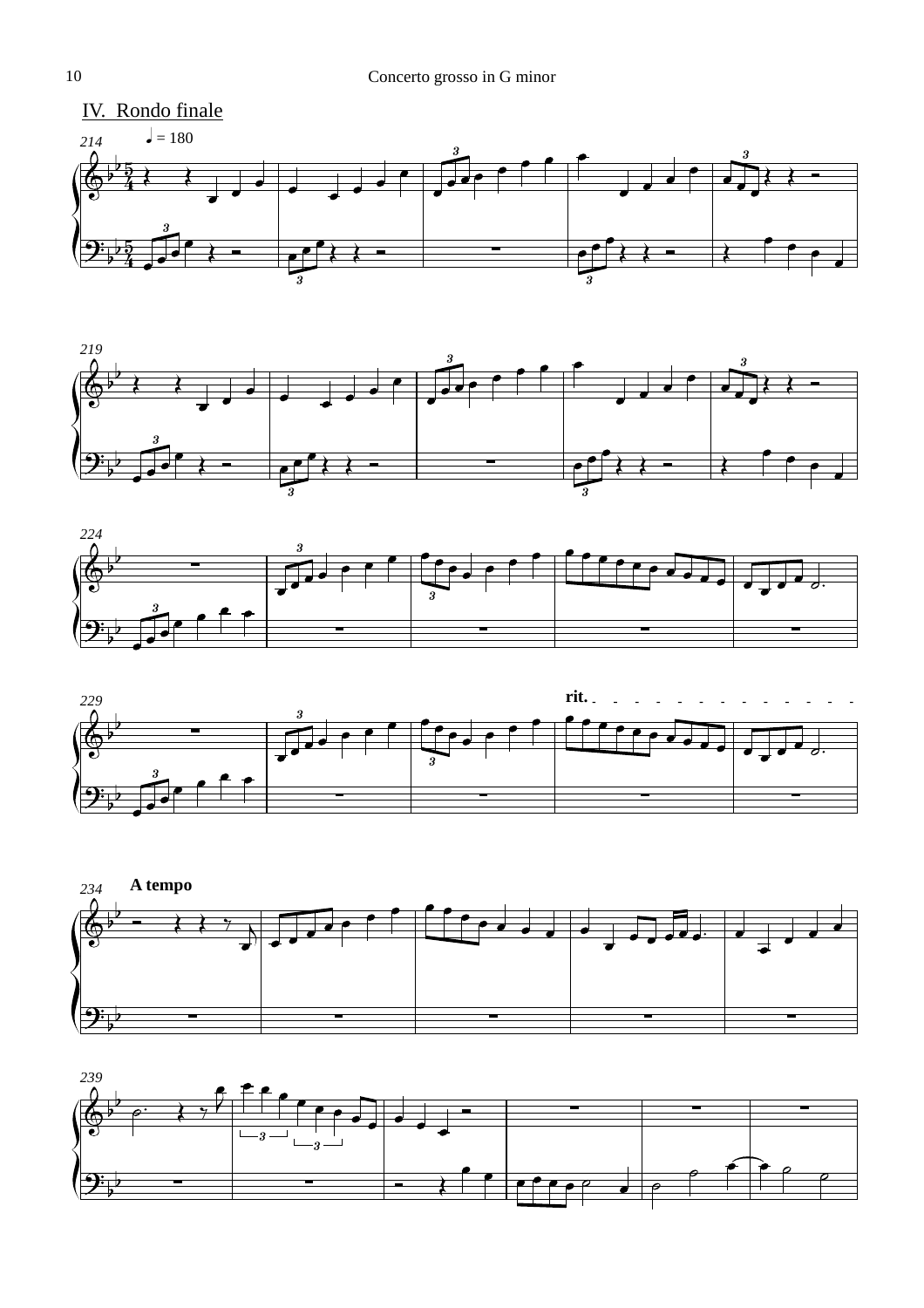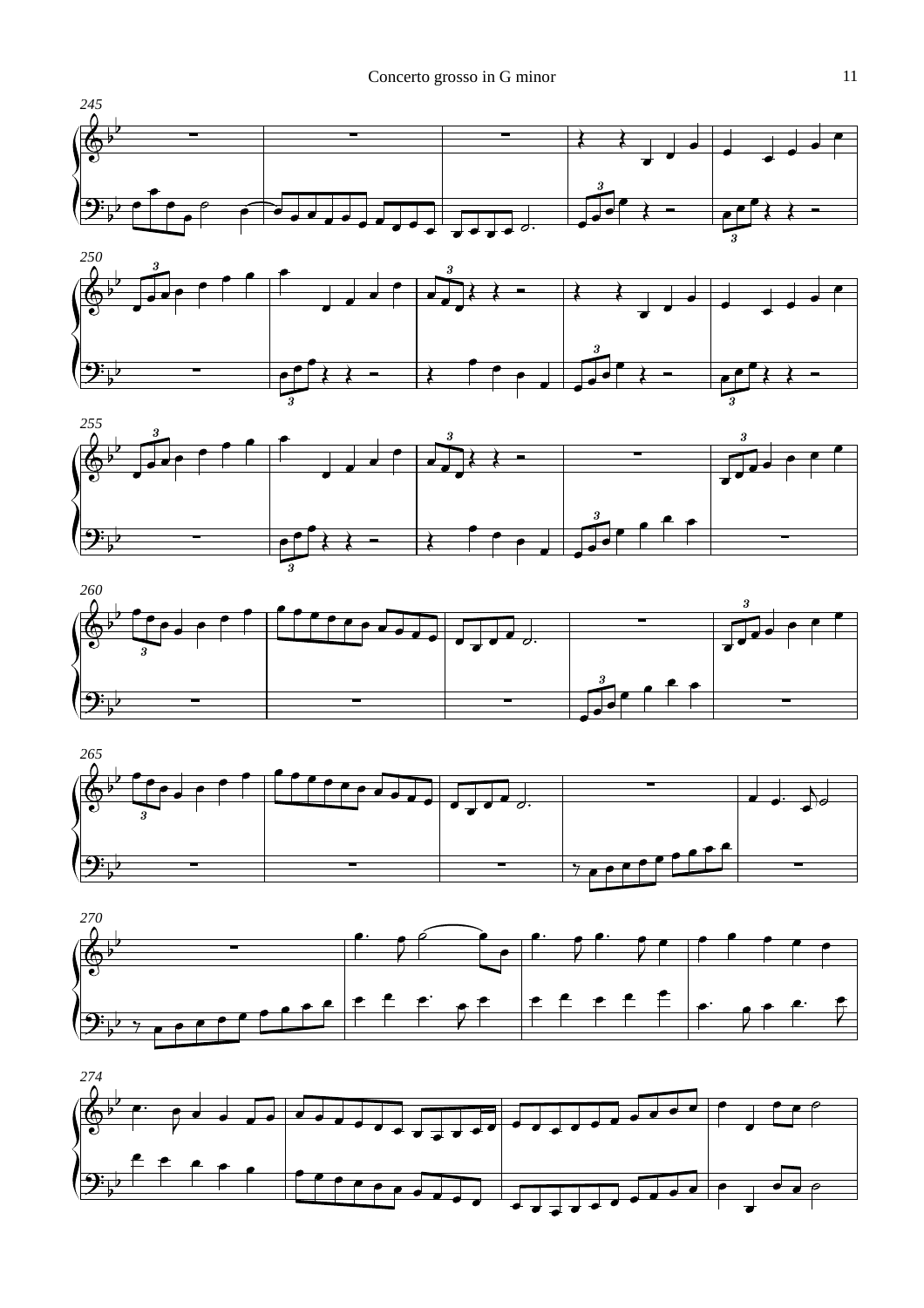## Concerto grosso in G minor